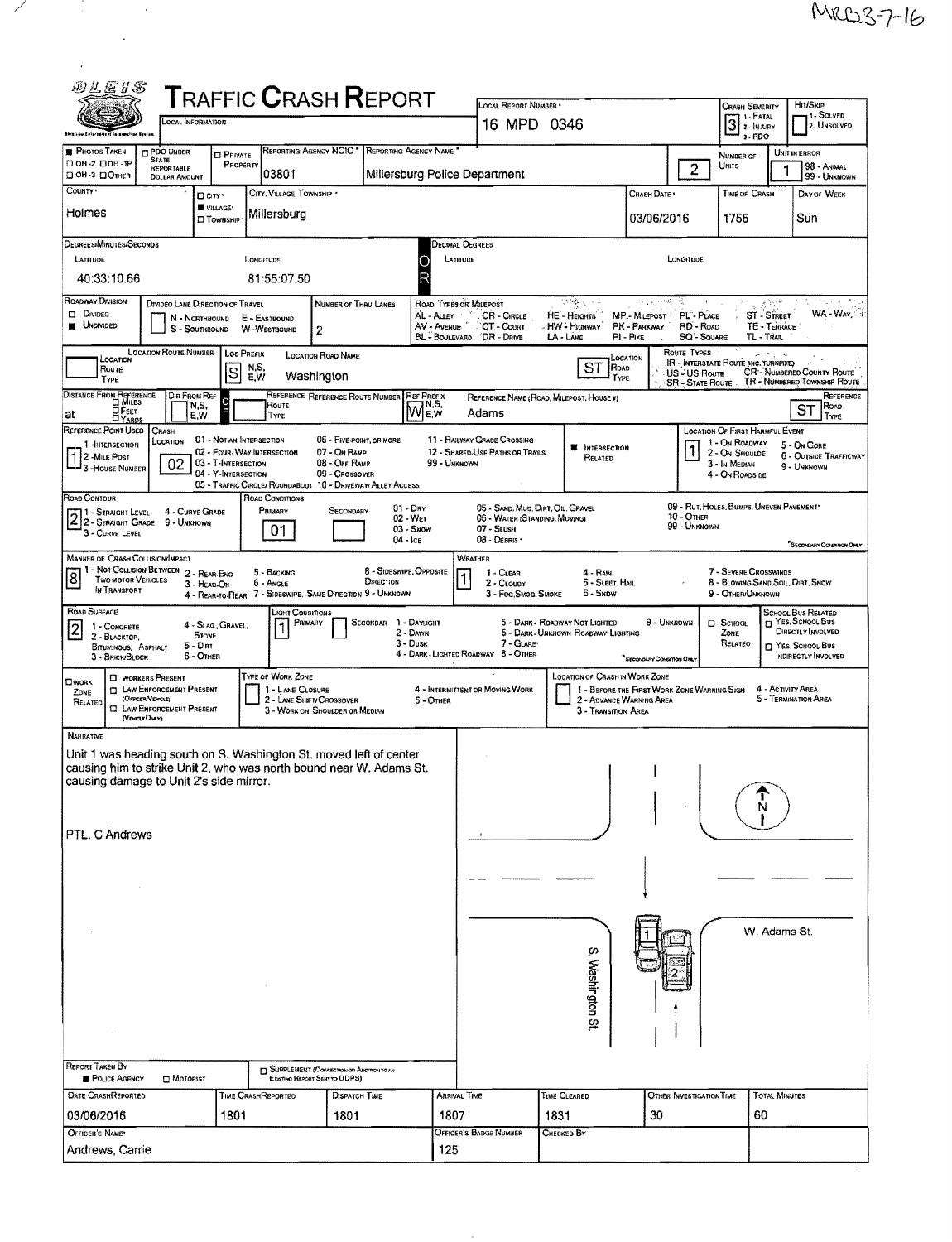|                                          | Unit                                                                         |                                |                                                                                |                                                                                                                                                   |                                                                                                          |                                    |                                                                             |                                             |                                                                                                 |                                                                                                                           |              |                                                                                                                                                                                                                    |  |  |
|------------------------------------------|------------------------------------------------------------------------------|--------------------------------|--------------------------------------------------------------------------------|---------------------------------------------------------------------------------------------------------------------------------------------------|----------------------------------------------------------------------------------------------------------|------------------------------------|-----------------------------------------------------------------------------|---------------------------------------------|-------------------------------------------------------------------------------------------------|---------------------------------------------------------------------------------------------------------------------------|--------------|--------------------------------------------------------------------------------------------------------------------------------------------------------------------------------------------------------------------|--|--|
|                                          |                                                                              |                                |                                                                                |                                                                                                                                                   |                                                                                                          |                                    |                                                                             |                                             | <b>LOCAL REPORT NUMBER</b>                                                                      | 16 MPD 0346                                                                                                               |              |                                                                                                                                                                                                                    |  |  |
|                                          |                                                                              |                                |                                                                                |                                                                                                                                                   |                                                                                                          |                                    |                                                                             |                                             |                                                                                                 |                                                                                                                           |              |                                                                                                                                                                                                                    |  |  |
| UNIT NUMBER<br>1                         | OWNER NAME: LAST, FIRST, MIDDLE ( C SAME AS DRIVER )<br>Troyer, Clara,       |                                |                                                                                | $\boldsymbol{\chi}$                                                                                                                               |                                                                                                          |                                    |                                                                             | OWNER PHONE NUMBER                          |                                                                                                 | <b>DAMAGE SCALE</b>                                                                                                       |              | DAMAGE AREA<br>FRONT                                                                                                                                                                                               |  |  |
| OWNER ADDRESS: CITY, STATE, ZIP          |                                                                              | <b>CISAME AS DRIVER</b> )      |                                                                                | 330-763-1417                                                                                                                                      |                                                                                                          |                                    |                                                                             |                                             |                                                                                                 | $\mathbf{1}$                                                                                                              |              | о                                                                                                                                                                                                                  |  |  |
|                                          | 4360 TR 271, Millersburg, OH, 44654                                          |                                |                                                                                |                                                                                                                                                   |                                                                                                          |                                    |                                                                             |                                             |                                                                                                 | 1 - None                                                                                                                  |              | α                                                                                                                                                                                                                  |  |  |
| LP STATE LICENSE PLATE NUMBER            |                                                                              |                                |                                                                                |                                                                                                                                                   | <b>VEHICLE IDENTIFICATION NUMBER</b>                                                                     |                                    |                                                                             |                                             | # Occupants                                                                                     | 2 - Minor                                                                                                                 |              |                                                                                                                                                                                                                    |  |  |
| OН                                       | IGLW7571                                                                     |                                |                                                                                |                                                                                                                                                   | 1BGP24392B522284                                                                                         |                                    |                                                                             |                                             |                                                                                                 | 2<br>3 - FUNCTIONAL                                                                                                       |              | о<br>о                                                                                                                                                                                                             |  |  |
| <b>VEHICLE YEAR</b>                      | <b>VEHICLE MAKE</b>                                                          |                                |                                                                                |                                                                                                                                                   | <b>VEHICLE MODEL</b>                                                                                     |                                    |                                                                             | <b>VEHICLE COLOR</b>                        |                                                                                                 |                                                                                                                           |              |                                                                                                                                                                                                                    |  |  |
| 2002                                     | Dodge                                                                        |                                |                                                                                | <b>RED</b><br>Caravan                                                                                                                             |                                                                                                          |                                    |                                                                             |                                             | 4 - DISABLING                                                                                   |                                                                                                                           | α            | ้ต                                                                                                                                                                                                                 |  |  |
| PROOF OF<br><b>INSURANCE</b><br>SHOWN    | INSURANCE COMPANY<br>SAFECO INSURANCE                                        |                                |                                                                                | POLICY NUMBER<br>X5828053                                                                                                                         |                                                                                                          |                                    | Towed By                                                                    |                                             |                                                                                                 | 9 - UNKNOWN                                                                                                               |              | O                                                                                                                                                                                                                  |  |  |
|                                          | CARRIER NAME, ADDRESS, CITY, STATE, ZIP                                      |                                |                                                                                |                                                                                                                                                   |                                                                                                          |                                    |                                                                             |                                             |                                                                                                 |                                                                                                                           |              | <b>CARRIER PHONE</b>                                                                                                                                                                                               |  |  |
| US DOT                                   |                                                                              | VEHICLE WEIGHT GVWR/GCWR       |                                                                                | CARGO BODY TYPE                                                                                                                                   |                                                                                                          |                                    |                                                                             |                                             | TRAFFICWAY DESCRIPTION                                                                          |                                                                                                                           |              |                                                                                                                                                                                                                    |  |  |
|                                          |                                                                              | 2 - 10,001 To 26,000 k Lss     | 1 - LESS THAN OR EQUAL TO 10K LBS                                              | 99                                                                                                                                                | 01 - No CARGO BODY TYPE/NOT APPLICABL 09 - POLE<br>02 - Bus/VAN (9-15 SEATS, INC DRIVER) 10 - CARGO TANK |                                    |                                                                             |                                             | 1 - T WO-WAY, NOT DIVIDED                                                                       |                                                                                                                           |              |                                                                                                                                                                                                                    |  |  |
| HM PLACARD ID NO.                        |                                                                              | 3 - MORE THAN 26,000K LBS.     |                                                                                |                                                                                                                                                   | 03 - Bus (16+ Seats, Inc DRIVER)<br>04 - VEHICLE TOWING ANOTHER VEHICLE                                  |                                    | 11 - FLAT BED<br><b>12 - Duke</b>                                           |                                             |                                                                                                 | 2 - T WO-WAY, NOT DIVIDED, CONTINUOUS LEFT TURN LANE<br>3 - T wo-WAY, DIVIDED, UNPROTECTED (PAINTED OR GRASS >4FT.) MEDIA |              |                                                                                                                                                                                                                    |  |  |
| $\epsilon_{\rm v}$                       |                                                                              | <b>HAZARDOUS MATERIAL</b>      |                                                                                | 05 - Logging<br>13 - CONCRETE MIXER<br>06 - INTERMODAL CONTAINER CHASIS                                                                           |                                                                                                          |                                    |                                                                             | 14 - AUTO TRANSPORTER                       |                                                                                                 | 4 - Two-Way, Divided, Positive Median Barrier<br>5 - ONE-WAY TRAFFICWAY                                                   |              |                                                                                                                                                                                                                    |  |  |
|                                          | <b>HM CLASS</b><br><b>CI RELATED</b><br><b>NUMBER</b>                        |                                |                                                                                | 07 - CARGO VAN/ENCLOSED BOX<br>15 - GARBAGE / REFUSE<br>08 - GRAIN, CHIPS, GRAVEL<br>99 - OTHER/UNKNOWN                                           |                                                                                                          |                                    |                                                                             |                                             |                                                                                                 | <b>El Hit / Skip Unit</b>                                                                                                 |              |                                                                                                                                                                                                                    |  |  |
|                                          | NON-MOTORIST LOCATION PRIOR TO IMPACT<br>01 - INTERSECTION - MARKED CROSSWAL |                                | Type of Use                                                                    | UNIT TYPE                                                                                                                                         |                                                                                                          |                                    |                                                                             |                                             |                                                                                                 |                                                                                                                           |              |                                                                                                                                                                                                                    |  |  |
|                                          | 02 - INTERSECTION - NO CROSSWALX<br>03 - INTERSECTION OTHER                  |                                |                                                                                | 05                                                                                                                                                | 01 - Sus COMPACT                                                                                         |                                    |                                                                             |                                             |                                                                                                 |                                                                                                                           |              | PARSENGER VEHICLES (LESS THAN 9 PASSENGERS MED/HEAVY TRUCKS OR COMBO UNITS > 10K LBS BUS/VAW/LIMO(9 OR MORE INCLUDING DRIVER)<br>13 - SINGLE UNIT TRUCK OR VAN ZAXLE, 6 TIRES 21 - BUS/VAN (9-15 SEATS, INC DAMER) |  |  |
|                                          | 04 - MIDBLOCK - MARKED CROSSWALK<br>05 - TRAVEL LANE - OTHER LOCATION        |                                | 1 - PERSONAL<br>2 - COMMERCIAL                                                 | OR HIT/SKIP                                                                                                                                       | 02 - COMPACT<br>99 - UNKNOWN 03 - Min Size                                                               |                                    |                                                                             |                                             | 14 - SINGLE UNIT TRUCK: 3+ AXLES<br>15 - SINGLE UNIT TRUCK / TRAILER                            |                                                                                                                           | Non-Mororust | 22 - Bus (16+ Seats. Inc. Dramer)                                                                                                                                                                                  |  |  |
|                                          | 06 - BICYCLE LANE<br>07 - SHOULDER/ROADSIDE                                  |                                | 3 - GOVERNMENT                                                                 |                                                                                                                                                   | 04 - FULL SIZE<br>05 - Minivan                                                                           |                                    |                                                                             | 17 - TRACTOR/SEMI-TRAILER                   | 23 - ANIMAL WITH RIDER<br>15 - Truck/Tractor (Bostall)<br>24 - ANIMAL WITH BUGGY, WAGON, SURREY |                                                                                                                           |              |                                                                                                                                                                                                                    |  |  |
|                                          | 08 - SIDEWALK<br>09 - MEDIAN/CROSSING ISLAND                                 |                                |                                                                                |                                                                                                                                                   | 06 - Sport UTRITY VEHICLE<br>07 - Pickup                                                                 |                                    |                                                                             | 18 - TRACTOR/DOUBLE<br>19 - TRACTOR/TRIPLES |                                                                                                 |                                                                                                                           |              | 25 - BICYCLE/PEDACYCLIST<br>26 - PEDESTRIAN/SKATER                                                                                                                                                                 |  |  |
|                                          | 10 - DRIVE WAY ACCESS<br>11 - SHARED-USE PATH OR TRAIL                       |                                | <b>D IN EMERGENCY</b><br>RESPONSE                                              |                                                                                                                                                   | 08 - Van<br>09 - MOTORCYCLE                                                                              |                                    |                                                                             |                                             | 20 - OTHER MEDIMEAVY VEHICLE                                                                    |                                                                                                                           |              | 27 - OTHER NON-MOTORIST                                                                                                                                                                                            |  |  |
|                                          | 12 - NON-TRAFFICWAY AREA<br>99 - OTHER/UNKNOWN                               |                                |                                                                                |                                                                                                                                                   | 10 - MOTORIZED BICYCLE<br>11 - SNOWMOBILE/ATV<br>12 - OTHER PASSENGER VEHICLE                            |                                    |                                                                             |                                             | HAS HM PLACARD                                                                                  |                                                                                                                           |              |                                                                                                                                                                                                                    |  |  |
| SPECIAL FUNCTION 01 - NONE               |                                                                              |                                | 09 - AMBULANCE                                                                 |                                                                                                                                                   | 17 - FARM VEHICLE                                                                                        | <b>MOST DAMAGED AREA</b>           |                                                                             |                                             |                                                                                                 |                                                                                                                           |              | Астюм                                                                                                                                                                                                              |  |  |
| 01                                       | $02 - T_Ax$<br>03 - RENTAL TRUCK (OVER 10KLBS)                               |                                | $10 -$ Fire<br>11 - HIGHWAY/MAINTENANCE                                        |                                                                                                                                                   | 18 - FARM EQUIPMENT<br>19 - Мотояноме                                                                    | 01.                                | 01 - None<br>02 - CENTER FRONT                                              |                                             | 08 - LEFT SIDE<br>09 - LEFT FRONT                                                               |                                                                                                                           | 99 - UNKNOWN | 1 - Non-Contact<br>$\overline{3}$<br>2 - Non-Collision                                                                                                                                                             |  |  |
|                                          | 04 - Bus - School (Public or Private) 12 - Military<br>05 - Bus. Transit     |                                | 13 - Pouce                                                                     |                                                                                                                                                   | 20 - GOLF CART<br>$21 -$ Train                                                                           |                                    | 03 - RIGHT FRONT<br>IMPACT ARE 04 - RIGHT SIDE                              |                                             | 10 - TOP AND WINDOWS<br>11 - UNDERCARRIAGE                                                      |                                                                                                                           |              | 3 - STRIKING<br>4 - STRUCK                                                                                                                                                                                         |  |  |
|                                          | 06 - Bus - CHARTER<br>07 - Bus - SHUTTLE                                     |                                | 14 - PUBLIC UTILITY<br>15 - OTHER GOVERNMENT                                   |                                                                                                                                                   | 22 - OTHER (EXPLAN IN NARRATIVE)                                                                         | 01                                 | 05 - Right Rear<br>06 - REAR CENTER                                         |                                             | 12 - LOAD/TRAILER<br>13 - TOTAL (ALL AREAS)                                                     |                                                                                                                           |              | 5 - STRIKING/STRUCK<br>9 - UNKNOWN                                                                                                                                                                                 |  |  |
| PRE- CRASH ACTIONS                       | 08 - Bus - OTHER                                                             |                                | 16 - CONSTRUCTION EOIP.                                                        |                                                                                                                                                   |                                                                                                          |                                    | 07 - LEFT REAR                                                              |                                             | 14 - OTHER                                                                                      |                                                                                                                           |              |                                                                                                                                                                                                                    |  |  |
| 01                                       | MOTORIST                                                                     |                                |                                                                                |                                                                                                                                                   |                                                                                                          |                                    | NON-MOTORIST                                                                |                                             |                                                                                                 |                                                                                                                           |              |                                                                                                                                                                                                                    |  |  |
|                                          | 01 - STRAIGHT AHEAO<br>02 - BACKING                                          |                                | 07 - MAKING U-TURN<br>08 - ENTERING TRAFFIC LANE                               |                                                                                                                                                   | 13 - NEGOTIATING A CURVE<br>14 - OTHER MOTORIST ACTIO                                                    |                                    |                                                                             |                                             | 15 - ENTERING OR CROSSING SPECIFIED LOCATIO<br>16 - WALKING, RUNNING, JOGGING, PLAYING, CYCLING |                                                                                                                           |              | 21 - OTHER NON-MOTORIST ACTION                                                                                                                                                                                     |  |  |
| 99 - UNKNOWN                             | 03 - CHANGING LANES<br>04 - OVERTAKING/PASSING                               |                                | 09 - LEAVING TRAFFIC LANE<br>10 - PARKED                                       |                                                                                                                                                   |                                                                                                          |                                    |                                                                             | 17 - WORKING<br>18 - Pushing Vehicle        |                                                                                                 |                                                                                                                           |              |                                                                                                                                                                                                                    |  |  |
|                                          | 05 - MAKING RIGHT TURN<br>06 - MAKING LEFT TURN                              |                                | 11 - SLOWING OR STOPPED IN TRAFFIC<br>12 - DRIVERLESS                          |                                                                                                                                                   |                                                                                                          |                                    |                                                                             | 20 - Standing                               | 19 - APPROACHING OR LEAVING VEHICLE                                                             |                                                                                                                           |              |                                                                                                                                                                                                                    |  |  |
| <b>CONTRIBUTING CIRCUMSTANCE</b>         |                                                                              |                                |                                                                                |                                                                                                                                                   |                                                                                                          |                                    |                                                                             |                                             |                                                                                                 | <b>VEHICLE DEFECTS</b>                                                                                                    |              |                                                                                                                                                                                                                    |  |  |
| Primary<br>08                            | MOTORIST<br>01 - None                                                        |                                |                                                                                | 11 - IMPROPER BACKING                                                                                                                             |                                                                                                          | NON-MOTORIST<br><b>22 - NONE</b>   |                                                                             |                                             |                                                                                                 |                                                                                                                           |              | 01 - TURN SIGNALS<br>02 - HEAD LAMPS                                                                                                                                                                               |  |  |
|                                          | 02 - FAILURE TO YIELD<br>03 - RAN RED LIGHT                                  |                                |                                                                                | 13 - STOPPED OR PARKED ILLEGALLY                                                                                                                  | 12 - IMPROPER START FROM PARKED POSITION                                                                 |                                    | 23 - IMPROPER CROSSING<br>24 - Darting                                      |                                             |                                                                                                 |                                                                                                                           |              | 03 - TAIL LAMPS<br>04 - BRAKES                                                                                                                                                                                     |  |  |
| SECONDARY                                | 04 - RAN STOP SIGN<br>05 - Exceeded Speed Limit                              |                                |                                                                                |                                                                                                                                                   | 14 - OPERATING VEHICLE IN NEGLIGENT MANNER<br>15 - Swering to Avoid (Due to External Conditions)         |                                    | 25 - LYING AND/OR ILLEGALLY IN ROADWAY<br>26 - FALURE TO YIELD RIGHT OF WAY |                                             |                                                                                                 |                                                                                                                           |              | 05 - STEERING<br>06 - TIRE BLOWOUT                                                                                                                                                                                 |  |  |
|                                          | 06 - UNSAFE SPEED<br>07 - IMPROPER TURN<br>08 - LEFT OF CENTER               |                                |                                                                                | 16 - WRONG SIDE/WRONG WAY<br>27 - NOT VISIBLE (DARK CLOTHING)<br>17 - FALURE TO CONTROL<br>28 - Inattentive<br>29 - FAILURE TO OBEY TRAFFIC SIGNS |                                                                                                          |                                    |                                                                             |                                             |                                                                                                 |                                                                                                                           |              | 07 - WORN OR SLICK TIRES<br>08 - TRAILER EQUIPMENT DEFECTIVE                                                                                                                                                       |  |  |
| 99 - UNKNOWN                             | 10 - IMPROPER LANE CHANGE                                                    | 09 - FOLLOWED TOO CLOSELY/ACDA |                                                                                | <b>18 - VISION OBSTRUCTION</b><br>19 - OPERATING DEFECTIVE EQUIPMENT                                                                              |                                                                                                          |                                    | /SIGNALS/OFFICER                                                            |                                             |                                                                                                 |                                                                                                                           |              | 09 - MOTOR TROUBLE<br>10 - DISABLED FROM PRIOR ACCIDENT                                                                                                                                                            |  |  |
|                                          | /PASSING/OFF ROAD                                                            |                                |                                                                                | 20 - LOAD SHIFTING/FALLING/SPILLING<br>21 - OTHER IMPROPER ACTION                                                                                 |                                                                                                          |                                    | 30 - WRONG SIDE OF THE ROAD<br>31 - OTHER NON-MOTORIST ACTION               |                                             |                                                                                                 |                                                                                                                           |              | 11 - OTHER DEFECTS                                                                                                                                                                                                 |  |  |
| <b>SEQUENCE OF EVENTS</b>                |                                                                              |                                | 6                                                                              |                                                                                                                                                   | <b>NON-COLLISION EVENTS</b><br>01 - OVERTURN/ROLLOVER                                                    |                                    | 06 - EQUIPMENT FAILURE                                                      |                                             |                                                                                                 | 10 - Canss Menuw                                                                                                          |              |                                                                                                                                                                                                                    |  |  |
| 20<br>FIRST                              | Most                                                                         |                                |                                                                                |                                                                                                                                                   | 02 - FIRE/EXPLOSION<br>03 - IMMERSION                                                                    |                                    | 07 - SEPARATION OF UNITS                                                    | (BLOWN TIRE, BRAKE FALURE, ETC)             |                                                                                                 | 11 - Cross CENTER LINE<br>OPPOSITE DIRECTION OF TRAVEL                                                                    |              |                                                                                                                                                                                                                    |  |  |
| HARMFUL <sup>1</sup><br>EVENT            | Harmful<br>EVENT                                                             |                                | 99 - UNKNOWN                                                                   |                                                                                                                                                   | 04 - JACKKRIFE<br>05 - CARGO/EQUIPMENT LOSS OR SHIFT 09 - RAN OFF ROAD LEFT                              |                                    | 08 - RAN OFF ROAD RIGHT                                                     |                                             |                                                                                                 | 12 - DOWNHILL RUNAWAY<br>13 - OTHER NON-COLLISION                                                                         |              |                                                                                                                                                                                                                    |  |  |
|                                          |                                                                              |                                |                                                                                |                                                                                                                                                   | COLLISION WITH FIXED, OBJECT                                                                             |                                    |                                                                             |                                             |                                                                                                 |                                                                                                                           |              |                                                                                                                                                                                                                    |  |  |
| 14 - PEDESTRIAN                          | COLLISION WITH PERSON, VEHICLE OR OBJECT NOT FIXED                           |                                | 21 - PARKED MOTOR VEHICLE                                                      |                                                                                                                                                   | 25 - IMPACT ATTENUATOR/CRASH CUSHION33 - MEDIAN CABLE BARRIER<br>26 - BRIDGE OVERHEAD STRUCTURE          |                                    | 34 - MEDIAN GUARDRAIL BARRIER                                               |                                             |                                                                                                 | 41 - OTHER POST, POLE<br>OR SUPPORT                                                                                       |              | $48 - THEE$<br>49 - FIRE HYDRANT                                                                                                                                                                                   |  |  |
| 15 - PEDALCYCLE                          | 16 - RAILWAY VEHICLE (TRAIN, ENGINE)                                         |                                | 22 - WORK ZONE MAINTENANCE EQUIPMENT<br>23 - STRUCK BY FALLING, SHIFTING CARGO |                                                                                                                                                   | 27 - BRIDGE PIER OR ABUTMENT<br>28 - BRIDGE PARAPET                                                      |                                    | 35 - MEDIAN CONCRETE BARRIER<br>36 - Median Other Barrier                   |                                             |                                                                                                 | 42 - CULVERT<br>43 - Curs                                                                                                 |              | 50 - WORK ZONE MAINTENANCE<br><b>EQUIPMENT</b>                                                                                                                                                                     |  |  |
| 17 - ANIMAL - FARM<br>18 - ANIMAL - DEER |                                                                              |                                | OR ANYTHING SET IN MOTION BY A<br><b>MOTOR VEHICLE</b>                         |                                                                                                                                                   | 29 - BRIDGE RAIL<br>30 - GUARDRAIL FACE                                                                  |                                    | 37 - TRAFFIC SIGN POST<br>38 - OVERHEAD SIGN POST                           |                                             |                                                                                                 | 44 - Ditch<br>45 - Емванкмент                                                                                             |              | 51 - WALL BUILDING, TUNNEL<br>52 - OTHER FIXED OBJECT                                                                                                                                                              |  |  |
| 19 - ANIMAL-OTHER                        | 20 - MOTOR VEHICLE IN TRANSPORT                                              |                                | 24 - OTHER MOVABLE OBJECT                                                      |                                                                                                                                                   | 31 - GUARDRAILEND<br>32 - PORTABLE BARRIER                                                               |                                    | 39 - LIGHT/LUMINARIES SUPPORT<br>40 - Unury Pole                            |                                             |                                                                                                 | 46 - FENCE<br>47 - MAILBOX                                                                                                |              |                                                                                                                                                                                                                    |  |  |
|                                          | POSTED SPEED                                                                 | TRAFFIC CONTROL                |                                                                                |                                                                                                                                                   |                                                                                                          |                                    |                                                                             |                                             | UNIT DIRECTION                                                                                  |                                                                                                                           |              |                                                                                                                                                                                                                    |  |  |
| UNIT SPEED                               |                                                                              |                                |                                                                                |                                                                                                                                                   |                                                                                                          |                                    |                                                                             |                                             |                                                                                                 |                                                                                                                           |              |                                                                                                                                                                                                                    |  |  |
| 15                                       | 25                                                                           | 01                             | 01 - No CONTROLS<br>02 - S TOP SIGN                                            |                                                                                                                                                   | 07 - RAILROAD CROSSBUCKS<br>08 - RAILROAD FLASHERS                                                       |                                    | 13 - Crosswalk LINES<br>14 - W ALK/DON'T WALK                               | FROM                                        | To                                                                                              | 1 - North<br>2 - South<br>$\overline{c}$                                                                                  |              | 5 - NORTHEAST<br>9 - UNKNOWN<br>6 - NORTHWEST                                                                                                                                                                      |  |  |
| <b>CI STATED</b>                         |                                                                              |                                | 03 - YIELD SIGN<br>04 - TRAFFIC SIGNAL<br>05 - TRAFFIC FLASHERS                |                                                                                                                                                   | 09 - RAILROAD GATES<br>10 - COSTRUCTION BARRICADE<br>11 - PERSON (FLAGGER, OFFICER                       | $15 - O$ THER<br>16 - Not Reported |                                                                             |                                             |                                                                                                 | $3 - EAF$<br>4 - West                                                                                                     |              | 7 - SOUTHEAST<br><b>8 - SOUTHWEST</b>                                                                                                                                                                              |  |  |

 $\mathcal{L}^{\text{max}}_{\text{max}}$ 

 $\sim 40\%$ 

 $\mathcal{L}^{\text{max}}_{\text{max}}$  and  $\mathcal{L}^{\text{max}}_{\text{max}}$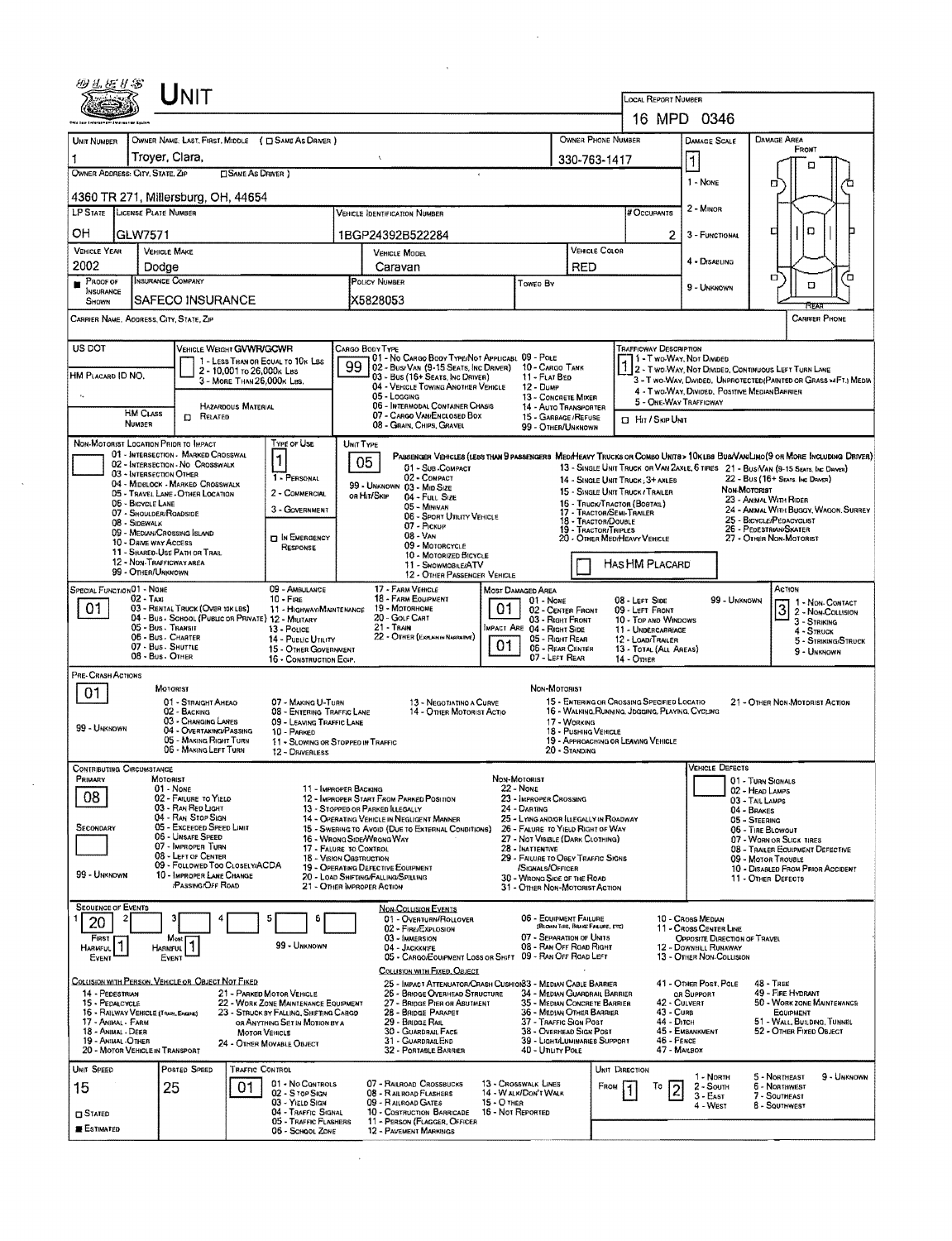|                                                            | Unit                                                                      |                                                                          | LOCAL REPORT NUMBER<br>16 MPD 0346                                                                                                 |                                                                       |                                                               |                                                                                                |                                                                   |                                                                                                                               |  |  |  |  |
|------------------------------------------------------------|---------------------------------------------------------------------------|--------------------------------------------------------------------------|------------------------------------------------------------------------------------------------------------------------------------|-----------------------------------------------------------------------|---------------------------------------------------------------|------------------------------------------------------------------------------------------------|-------------------------------------------------------------------|-------------------------------------------------------------------------------------------------------------------------------|--|--|--|--|
|                                                            |                                                                           |                                                                          |                                                                                                                                    |                                                                       |                                                               |                                                                                                |                                                                   |                                                                                                                               |  |  |  |  |
| UNIT NUMBER                                                | OWNER NAME: LAST, FIRST, MIDDLE ( C SAME AS DRIVER )<br>Tristian, Tyra, D |                                                                          |                                                                                                                                    |                                                                       | OWNER PHONE NUMBER                                            | <b>DAMAGE SCALE</b>                                                                            | <b>DAMAGE AREA</b><br>FRONT                                       |                                                                                                                               |  |  |  |  |
| 2<br>OWNER ADDRESS: CITY, STATE, ZIP                       | <b>CISAME AS DRIVER</b> )                                                 |                                                                          |                                                                                                                                    | $\overline{2}$<br>330-231-2093<br>п                                   |                                                               |                                                                                                |                                                                   |                                                                                                                               |  |  |  |  |
|                                                            | 10471 TWP. 267, Millersburg, OH, 44654                                    |                                                                          |                                                                                                                                    |                                                                       |                                                               |                                                                                                | 1 - None                                                          |                                                                                                                               |  |  |  |  |
| <b>LP STATE</b>                                            | LICENSE PLATE NUMBER                                                      | 2 - MINOR<br># Occupants                                                 |                                                                                                                                    |                                                                       |                                                               |                                                                                                |                                                                   |                                                                                                                               |  |  |  |  |
| OН<br>GOS7797                                              |                                                                           |                                                                          | 1J4GL48K76W122387                                                                                                                  |                                                                       |                                                               |                                                                                                | 3 - FUNCTIONAL<br>1                                               | D<br>с                                                                                                                        |  |  |  |  |
| VEHICLE YEAR                                               | <b>VEHICLE MAKE</b>                                                       |                                                                          | VEHICLE MODEL                                                                                                                      |                                                                       |                                                               | VEHICLE COLOR                                                                                  | 4 - DISABLING                                                     |                                                                                                                               |  |  |  |  |
| 2006<br>Proof of                                           | Jeep<br><b>INSURANCE COMPANY</b>                                          |                                                                          | Liberty<br>POLICY NUMBER                                                                                                           |                                                                       | DGR                                                           |                                                                                                |                                                                   | о<br>70                                                                                                                       |  |  |  |  |
| <b>INSURANCE</b><br>SHOWN                                  | <b>State Farm</b>                                                         |                                                                          | 7643497-F05-35D                                                                                                                    | Towen By                                                              |                                                               |                                                                                                | 9 - UNKNOWN                                                       | O                                                                                                                             |  |  |  |  |
| CARRIER NAME, ADDRESS, CITY, STATE, ZIP                    |                                                                           |                                                                          |                                                                                                                                    |                                                                       |                                                               |                                                                                                |                                                                   | CARRIER PHONE                                                                                                                 |  |  |  |  |
| US DOT                                                     | VEHICLE WEIGHT GVWR/GCWR                                                  |                                                                          | CARGO BODY TYPE                                                                                                                    |                                                                       |                                                               | Trafficway Description                                                                         |                                                                   |                                                                                                                               |  |  |  |  |
| HM PLACARD ID NO.                                          | 2 - 10,001 то 26,000к Las                                                 | 1 - LESS THAN OR EQUAL TO 10K LBS                                        | 01 - No CARGO BODY TYPE/NOT APPLICABL 09 - POLE<br>99<br>02 - Bus/Van (9-15 Seats, Inc Driver)<br>03 - Bus (16+ Seats, Inc Driver) |                                                                       | 10 - CARGO TANK<br>11 - FLAT BED                              |                                                                                                | 11 - Two-Way, Nor Dividen                                         | 2 - Two-Way, Not Divided, Continuous Left Turn Lane                                                                           |  |  |  |  |
|                                                            | 3 - MORE THAN 26.000x LBS.                                                |                                                                          | 04 - VEHICLE TOWING ANOTHER VEHICLE<br>05 - Logging                                                                                | $12 - D$ ump                                                          | 13 - CONCRETE MIXER                                           |                                                                                                | 4 - Two Way, Divided, Positive Median Barrier                     | 3 - Two-WAY, DIVIDED, UNPROTECTED(PAINTED OR GRASS >4FT.) MEDIA                                                               |  |  |  |  |
| <b>HM CLASS</b>                                            | <b>HAZARDOUS MATERIAL</b><br><b>CI RELATED</b>                            |                                                                          | 06 - INTERMODAL CONTAINER CHASIS<br>07 - CARGO VAN/ENCLOSED BOX                                                                    |                                                                       | 14 - Auto Transporter<br>15 - GARBAGE / REFUSE                |                                                                                                | 5 - ONE-WAY TRAFFICWAY                                            |                                                                                                                               |  |  |  |  |
| <b>NUMBER</b>                                              |                                                                           |                                                                          | 08 - GRAIN, CHIPS, GRAVEL                                                                                                          |                                                                       | 99 - OTHER/UNKNOWN                                            | <b>D</b> Hir/SkiPUNT                                                                           |                                                                   |                                                                                                                               |  |  |  |  |
| NON-MOTORIST LOCATION PRIOR TO IMPACT                      | 01 - INTERSECTION - MARKED CROSSWAL                                       | TYPE OF USE<br>1                                                         | UNIT TYPE                                                                                                                          |                                                                       |                                                               |                                                                                                |                                                                   | PASSENGER VEHICLES (LESS THAN 9 PASSENGERS MEDIMEANY TRUCKS OR COMBO UNITS > 10K LBS BUS/VAN/LIMO(9 OR MORE INCLUDING DRIVER) |  |  |  |  |
|                                                            | 02 - INTERSECTION - NO CROSSWALK<br>03 - INTERSECTION OTHER               | 1 - PERSONAL                                                             | 06<br>01 - Sub-COMPACT<br>02 - COMPACT                                                                                             |                                                                       |                                                               | 14 - SINGLE UNIT TRUCK : 3+ AXLES                                                              |                                                                   | 13 - SINGLE UNIT TRUCK OR VAN 2AXLE, 6 TIRES 21 - BUS/VAN (9-15 Spats INC DRIVER)<br>22 - Bus (16+ Sears, Inc Dawen)          |  |  |  |  |
|                                                            | 04 - MIDBLOCK - MARKED CROSSWALK<br>05 - TRAVEL LANE - OTHER LOCATION     | 2 - COMMERCIAL                                                           | 99 - UNKNOWN 03 - MID SIZE<br>OR HIT/SKIP<br>04 - FULL SIZE                                                                        |                                                                       |                                                               | 15 - SINGLE UNIT TRUCK / TRAILER                                                               |                                                                   | Non-Mororusy<br>23 - ANIMAL WITH RIDER                                                                                        |  |  |  |  |
| 06 - BICYCLE LANE<br>08 - SIDEWALK                         | 07 - SHOULDER/ROADSIDE                                                    | 3 - GOVERNMENT                                                           | 05 - MINIVAN<br>06 - Sport Utiuty Vehicle                                                                                          |                                                                       |                                                               | 16 - TRUCK/TRACTOR (BOBTAIL)<br>17 - TRACTOR/SEMI TRAILER<br>18 - TRACTOR/DOUBLE               | 24 - ANIMAL WITH BUGGY, WAGON, SURREY<br>25 - BICYCLE/PEDACYCLIST |                                                                                                                               |  |  |  |  |
| 10 - DRIVE WAY ACCESS                                      | 09 - MEDIAN/CROSSING ISLAND                                               | <b>DIN EMERGENCY</b>                                                     | 07 - PICKUP<br>$08 - V_{AN}$                                                                                                       |                                                                       | 19 - TRACTOR/TRIPLES<br>20 - OTHER MED/HEAVY VEHICLE          |                                                                                                | 26 - PEDESTRIAN/SKATER<br>27 - OTHER NON-MOTORIST                 |                                                                                                                               |  |  |  |  |
|                                                            | 11 - SHARED-USE PATH OR TRAIL<br>12 - NON-TRAFFICWAY AREA                 | RESPONSE                                                                 | 09 - MOTORCYCLE<br>10 - MOTORIZED BICYCLE<br>11 - SnowMobilE/ATV                                                                   |                                                                       |                                                               | HAS HM PLACARD                                                                                 |                                                                   |                                                                                                                               |  |  |  |  |
| 99 - OTHER/UNKNOWN                                         |                                                                           |                                                                          | 12 - OTHER PASSENGER VEHICLE                                                                                                       |                                                                       |                                                               |                                                                                                |                                                                   |                                                                                                                               |  |  |  |  |
| SPECIAL FUNCTION 01 - NONE<br>$02 - Tax1$<br>01            | 03 - RENTAL TRUCK (OVER 10K LBS)                                          | 09 - AMBULANCE<br>$10 -$ FIRE                                            | 17 - FARM VEHICLE<br>18 - FARM EQUIPMENT<br>19 - Мотовноме                                                                         | MOST DAMAGEO AREA<br>01 - NONE                                        | 08 - LEFT SIDE                                                | 99 - Unknown                                                                                   | Асток<br>1 - Non Contact                                          |                                                                                                                               |  |  |  |  |
|                                                            | 04 - Bus - School (Public or Private) 12 - Military<br>05 - Bus - Transit | 11 - HIGHWAY/MAINTENANCE<br>13 - POLICE                                  | 20 - Golf Cart<br>21 - Train                                                                                                       | 09<br>IMPACT ARE 04 - RIGHT SIDE                                      | 02 - CENTER FRONT<br>03 - Right Front                         | 09 - LEFT FRONT<br>10 - Top and Windows                                                        |                                                                   | $4 2$ -Non-Colusion<br>3 - Striking                                                                                           |  |  |  |  |
|                                                            | 06 - Bus - Charter<br>07 - Bus - SHUTTLE                                  | 14 - Pustic Unury<br>15 - OTHER GOVERNMENT                               | 22 - Other (Explanin Nappative)                                                                                                    | 09                                                                    | 05 - Right Rear<br>06 - REAR CENTER                           | 11 - UNDERCARRIAGE<br>12 - LOAD/TRAILER<br>13 - TOTAL (ALL AREAS)                              |                                                                   | 4 - STRUCK<br>5 - STRIKING/STRUCK                                                                                             |  |  |  |  |
|                                                            | 08 - Bus - OTHER                                                          | 16 - CONSTRUCTION EOIP.                                                  |                                                                                                                                    |                                                                       | 07 - LEFT REAR                                                | 14 - Отнея                                                                                     |                                                                   | 9 - Unknown                                                                                                                   |  |  |  |  |
| PRE-CRASH ACTIONS                                          | MOTORIST                                                                  |                                                                          |                                                                                                                                    |                                                                       | NON-MOTORIST                                                  |                                                                                                |                                                                   |                                                                                                                               |  |  |  |  |
| 01                                                         | 01 - STRAIGHT AHEAD<br>02 - BACKING                                       | 07 - MAKING U-TURN<br>08 - ENTERING TRAFFIC LANE                         | 13 - Negotiating a Curve<br>14 - OTHER MOTORIST ACTIO                                                                              |                                                                       |                                                               | 15 - ENTERING OR CROSSING SPECIFIED LOCATIO<br>16 - WALKING RUMNING, JOGGING, PLAYING, CYCLING |                                                                   | 21 - OTHER NON-MOTORIST ACTION                                                                                                |  |  |  |  |
| 99 - Uhknown                                               | 03 - CHANGING LANES<br>04 - OVERTAKING/PASSING                            | 09 - LEAVING TRAFFIC LANE<br>10 - PARKED                                 |                                                                                                                                    |                                                                       | 17 - WORKING<br>18 - Pushing Venicue                          |                                                                                                |                                                                   |                                                                                                                               |  |  |  |  |
|                                                            | 05 - MAKING RIGHT TURN<br>06 - MAKING LEFT TURN                           | 11 - SLOWING OR STOPPED IN TRAFFIC<br>12 - DRIVERLESS                    |                                                                                                                                    |                                                                       | 20 - Standing                                                 | 19 - APPROACHING OR LEAVING VEHICLE                                                            |                                                                   |                                                                                                                               |  |  |  |  |
| <b>CONTRIBUTING CIRCUMSTANCE</b>                           |                                                                           |                                                                          |                                                                                                                                    |                                                                       |                                                               |                                                                                                | VEHICLE DEFECTS                                                   |                                                                                                                               |  |  |  |  |
| PRIMARY<br>01                                              | MOTORIST<br>01 - None<br>02 - FAILURE TO YIELD                            |                                                                          | 11 - IMPROPER BACKING<br>12 - IMPROPER START FROM PARKED POSITION                                                                  | NON-MOTORIST<br>$22 - None$                                           | 23 - IMPROPER CROSSING                                        |                                                                                                | 01 - TURN SIGNALS<br>02 - HEAD LAMPS                              |                                                                                                                               |  |  |  |  |
|                                                            | 03 - RAN RED LIGHT<br>04 - RAN STOP SIGN                                  |                                                                          | 13 - STOPPED OR PARKED ILLEGALLY<br>14 - OPERATING VEHICLE IN NEGLIGENT MANNER                                                     | 24 - DARTING                                                          | 25 - LYING AND/OR ILLEGALLY IN ROADWAY                        | 03 - TAIL LAMPS<br>04 - BRAKES                                                                 |                                                                   |                                                                                                                               |  |  |  |  |
| SECONDARY                                                  | 05 - Excreped Speed Limit<br>06 - UNSAFE SPEED                            |                                                                          | 15 - Swering to Avoid (Due to External Conditions)<br>16 - Wrong Side/Wrong Way                                                    | 26 - FALURE TO YIELD RIGHT OF WAY<br>27 - NOT VISIBLE (DARK CLOTHING) |                                                               | 05 - STEERING<br>06 - TIRE BLOWOUT                                                             |                                                                   |                                                                                                                               |  |  |  |  |
|                                                            | 07 - IMPROPER TURN<br>08 - LEFT OF CENTER                                 |                                                                          | 17 - FALURE TO CONTROL<br><b>18 - VISION OBSTRUCTION</b>                                                                           | 28 - INATTENTIVE<br>29 - FAILURE TO OBEY TRAFFIC SIGNS                |                                                               | 07 - WORN OR SLICK TIRES<br>08 - TRAILER EQUIPMENT DEFECTIVE<br>09 - Motor TrousLE             |                                                                   |                                                                                                                               |  |  |  |  |
| 99 - Unknown                                               | 09 - FOLLOWED TOO CLOSELV/ACDA<br>10 - IMPROPER LANE CHANGE               |                                                                          | 19 - OPERATING DEFECTIVE EQUIPMENT<br>20 - LOAD SHIFTING/FALLING/SPILLING                                                          | /SIGNALS/OFFICER<br>30 - WRONG SIDE OF THE ROAD                       |                                                               |                                                                                                | 10 - DISABLED FROM PRIOR ACCIDENT<br>11 - OTHER DEFECTS           |                                                                                                                               |  |  |  |  |
|                                                            | <b>PASSING/OFF ROAD</b>                                                   |                                                                          | 21 - OTHER IMPROPER ACTION                                                                                                         |                                                                       | 31 - OTHER NON-MOTORIST ACTION                                |                                                                                                |                                                                   |                                                                                                                               |  |  |  |  |
| <b>SEQUENCE OF EVENTS</b><br>20                            | 3                                                                         | 6                                                                        | <b>NON-COLLISION EVENTS</b><br>01 - Overturn/Rollover                                                                              |                                                                       | 06 - EQUIPMENT FAILURE                                        |                                                                                                | 10 - Cross Median                                                 |                                                                                                                               |  |  |  |  |
| FIRST                                                      | Must                                                                      |                                                                          | 02 - FIRE/EXPLOSION<br>03 - IMMERSION                                                                                              |                                                                       | (BLOWN TIRE, SRAKE FARLES, ETC)<br>07 - SEPARATION OF UNITS   |                                                                                                | 11 - Cross CENTER LINE<br>OPPOSITE DIRECTION OF TRAVEL            |                                                                                                                               |  |  |  |  |
| <b>MARMFUL</b><br>EVENT                                    | HARMFUL<br>EVENT                                                          | 99 - UNKNOWN                                                             | 04 - JACKKNIFE<br>05 - CARGO/EQUIPMENT LOBS OR SHIFT 09 - RAN OFF ROAD LEFT                                                        |                                                                       | 08 - RAN OFF ROAD RIGHT                                       |                                                                                                | 12 - DOWNHILL RUNAWAY<br>13 - OTHER NON-COLLISION                 |                                                                                                                               |  |  |  |  |
|                                                            | COLLISION WITH PERSON, VEHICLE OR OBJECT NOT FIKED                        |                                                                          | COLLISION WITH FIXED, OBJECT<br>25 - IMPACT ATTENUATOR/CRASH CUSHION33 - MEDIAN CABLE BARRIER                                      |                                                                       |                                                               |                                                                                                | 41 - OTHER POST, POLE                                             | <b>48 - TREE</b>                                                                                                              |  |  |  |  |
| 14 - PEDESTRIAN<br>15 - PEDALCYCLE                         |                                                                           | 21 - PARKED MOTOR VEHICLE<br>22 - WORK ZONE MAINTENANCE EQUIPMENT        | 26 - BRIDGE OVERHEAD STRUCTURE<br>27 - BRIDGE PIER OR ABUTMENT                                                                     |                                                                       | 34 - MEDIAN GUARDRAIL BARRIER<br>35 - Median Concrete Barrier |                                                                                                | OR SUPPORT<br>42 - CULVERT                                        | 49 - FIRE HYDRANT<br>50 - WORK ZONE MAINTENANCE                                                                               |  |  |  |  |
| 16 - RAILWAY VEHICLE (TRAN), ENGINE)<br>17 - ANIMAL - FARM |                                                                           | 23 - STRUCK BY FALLING, SHIFTING CARGO<br>OR ANYTHING SET IN MOTION BY A | 28 - BRIDGE PARAPET<br>29 - BRIDGE RAIL                                                                                            |                                                                       | 36 - MEDIAN OTHER BARRIER<br>37 - TRAFFIC SIGN POST           |                                                                                                | 43 - Curs<br>44 - Олск                                            | EQUIPMENT<br>51 - WALL, BUILDING, TUNNEL                                                                                      |  |  |  |  |
| 18 - ANIMAL DEER<br>19 - ANIMAL - OTHER                    |                                                                           | <b>MOTOR VEHICLE</b><br>24 - OTHER MOVABLE OBJECT                        | 30 - GUARDRAIL FACE<br>31 - GUARDRAILEND                                                                                           |                                                                       | 38 - OVERHEAD SIGN POST<br>39 - LIGHT/LUMINARIES SUPPORT      |                                                                                                | 45 - EMBANKMENT<br>46 - FENCE                                     | 52 - OTHER FIXED OBJECT                                                                                                       |  |  |  |  |
| 20 - MOTOR VEHICLE IN TRANSPORT<br>Unit Speed              | POSTED SPEED                                                              | TRAFFIC CONTROL                                                          | 32 - PORTABLE BARRIER                                                                                                              |                                                                       | 40 - Unury Pole                                               | UNIT DIRECTION                                                                                 | 47 - MAILBOX                                                      |                                                                                                                               |  |  |  |  |
| 20                                                         | 25<br>01                                                                  | 01 - No CONTROLS                                                         | 07 - RAILROAD CROSSBUCKS                                                                                                           | 13 - Crosswalk Lines                                                  |                                                               | FROM<br>То                                                                                     | 1 - North<br>$2 -$ South                                          | 5 - NORTHEAST<br>9 - UNKNOWN<br>6 - Northwest                                                                                 |  |  |  |  |
|                                                            |                                                                           | 02 - S TOP SIGN<br>03 - YIELD SIGN<br>04 - TRAFFIC SIGNAL                | 08 - R AILROAD FLASHERS<br>09 - RALROAD GATES<br>10 - COSTRUCTION BARRICADE                                                        | 14 - WALK/DON'T WALK<br>15 - О тнея<br>16 - Not Reported              |                                                               |                                                                                                | $3 - E$ AST<br>4 - West                                           | 7 - Southeast<br>8 - Southwest                                                                                                |  |  |  |  |
| <b>C</b> Stated<br><b>E</b> Estimated                      |                                                                           | 05 - TRAFFIC FLASHERS<br>06 - SCHOOL ZONE                                | 11 - PERSON (FLAGGER, OFFICER<br>12 - PAVEMENT MARKINGS                                                                            |                                                                       |                                                               |                                                                                                |                                                                   |                                                                                                                               |  |  |  |  |
|                                                            |                                                                           |                                                                          |                                                                                                                                    |                                                                       |                                                               |                                                                                                |                                                                   |                                                                                                                               |  |  |  |  |

 $\hat{\mathcal{A}}$ 

 $\sim$   $\sim$ 

 $\mathcal{L}^{(1)}$ 

 $\sim 10^6$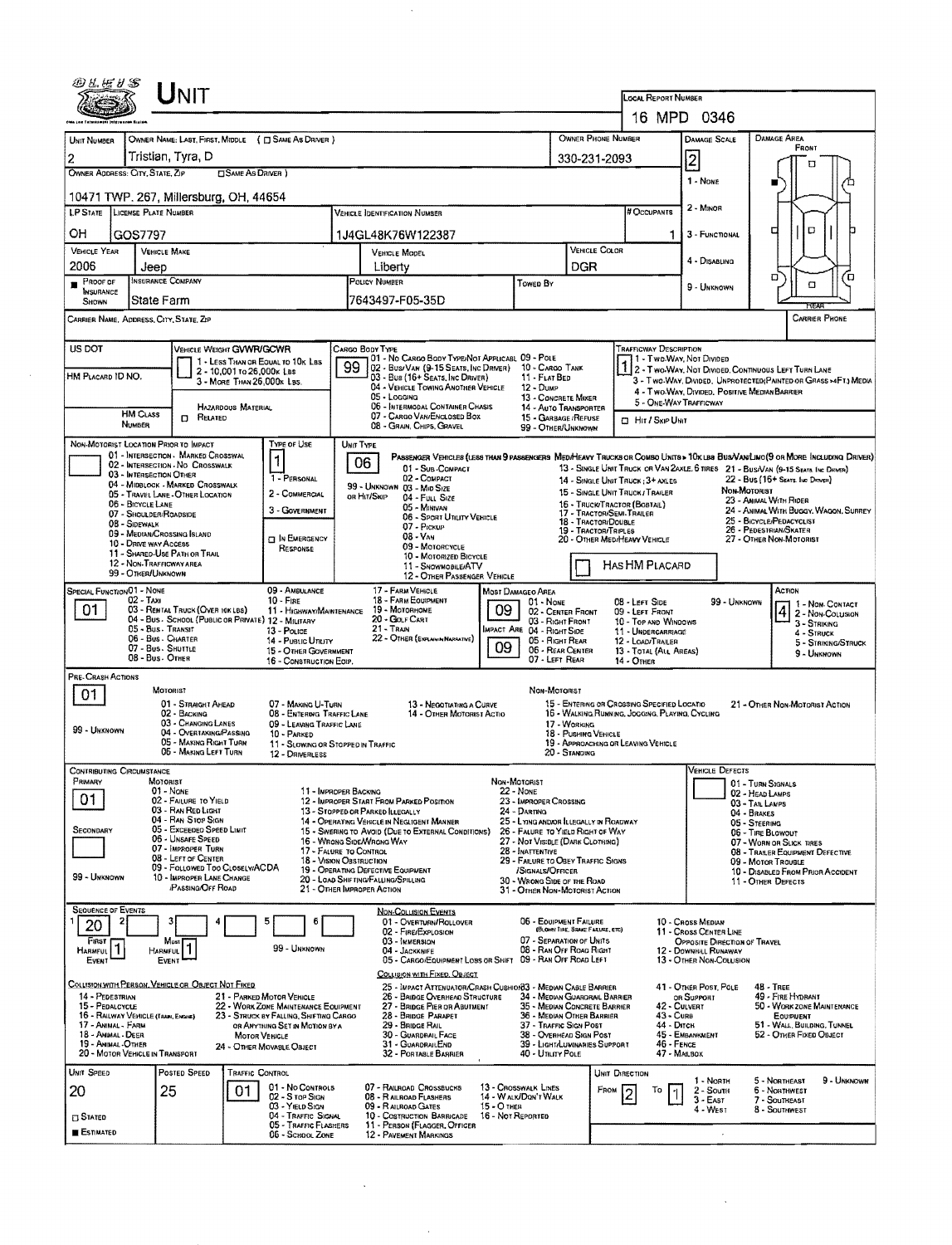|                                                                                                                                                                                                                      | 初汇运》55                                                                                                                                                                                                                                                                                                                                      |                                                                                                                                                                                                                                    |                                                  |          |                                                                                                               |                                 |                                                                                                   | MOTORIST / NON-MOTORIST / OCCUPANT                                                                                                                                                                                                                                              |                                                    |                                                                                                                                                                            |                                                                  |                                   | <b>LOCAL REPORT NUMBER</b>                                    |                                 |                                                                                                              |                         |                             |  |  |
|----------------------------------------------------------------------------------------------------------------------------------------------------------------------------------------------------------------------|---------------------------------------------------------------------------------------------------------------------------------------------------------------------------------------------------------------------------------------------------------------------------------------------------------------------------------------------|------------------------------------------------------------------------------------------------------------------------------------------------------------------------------------------------------------------------------------|--------------------------------------------------|----------|---------------------------------------------------------------------------------------------------------------|---------------------------------|---------------------------------------------------------------------------------------------------|---------------------------------------------------------------------------------------------------------------------------------------------------------------------------------------------------------------------------------------------------------------------------------|----------------------------------------------------|----------------------------------------------------------------------------------------------------------------------------------------------------------------------------|------------------------------------------------------------------|-----------------------------------|---------------------------------------------------------------|---------------------------------|--------------------------------------------------------------------------------------------------------------|-------------------------|-----------------------------|--|--|
|                                                                                                                                                                                                                      |                                                                                                                                                                                                                                                                                                                                             |                                                                                                                                                                                                                                    |                                                  |          |                                                                                                               |                                 |                                                                                                   |                                                                                                                                                                                                                                                                                 |                                                    |                                                                                                                                                                            |                                                                  |                                   | 16 MPD 0346                                                   |                                 |                                                                                                              |                         |                             |  |  |
|                                                                                                                                                                                                                      | DATE OF BIRTH<br>UNIT NUMBER NAME: LAST, FIRST, MIDDLE                                                                                                                                                                                                                                                                                      |                                                                                                                                                                                                                                    |                                                  |          |                                                                                                               |                                 |                                                                                                   |                                                                                                                                                                                                                                                                                 |                                                    |                                                                                                                                                                            |                                                                  |                                   |                                                               |                                 | Age                                                                                                          | Gender                  |                             |  |  |
|                                                                                                                                                                                                                      |                                                                                                                                                                                                                                                                                                                                             | Troyer, Andy, M                                                                                                                                                                                                                    |                                                  |          |                                                                                                               |                                 |                                                                                                   |                                                                                                                                                                                                                                                                                 |                                                    |                                                                                                                                                                            | M<br>06/25/1949<br>66                                            |                                   |                                                               |                                 |                                                                                                              |                         | F - FEMALE<br>M - MALE      |  |  |
|                                                                                                                                                                                                                      |                                                                                                                                                                                                                                                                                                                                             | ADDRESS, CITY, STATE, ZIP                                                                                                                                                                                                          |                                                  |          |                                                                                                               |                                 |                                                                                                   |                                                                                                                                                                                                                                                                                 |                                                    |                                                                                                                                                                            |                                                                  | CONTACT PHONE - INCLUDE AREA CODE |                                                               |                                 |                                                                                                              |                         |                             |  |  |
| 330-763-1417<br>4360 TR., Millersburg, OH, 44654                                                                                                                                                                     |                                                                                                                                                                                                                                                                                                                                             |                                                                                                                                                                                                                                    |                                                  |          |                                                                                                               |                                 |                                                                                                   |                                                                                                                                                                                                                                                                                 |                                                    |                                                                                                                                                                            |                                                                  |                                   |                                                               |                                 |                                                                                                              |                         |                             |  |  |
|                                                                                                                                                                                                                      | <b>NJURIES</b>                                                                                                                                                                                                                                                                                                                              | INJURED TAKEN BY EMS AGENCY                                                                                                                                                                                                        |                                                  |          |                                                                                                               |                                 | MEDICAL FACILITY INJURED TAKEN TO                                                                 | <b>SAFETY EQUIPMENT USED</b>                                                                                                                                                                                                                                                    | $\Box$ MOTORCYCLE                                  |                                                                                                                                                                            | DOT COMPLIANT SEATING POSITION AIR BAG USAGE EJECTION TRAPPED    |                                   |                                                               |                                 |                                                                                                              |                         |                             |  |  |
|                                                                                                                                                                                                                      | $\mathbf{1}$                                                                                                                                                                                                                                                                                                                                | 04                                                                                                                                                                                                                                 |                                                  |          |                                                                                                               |                                 |                                                                                                   |                                                                                                                                                                                                                                                                                 |                                                    |                                                                                                                                                                            |                                                                  | Немет                             | 01                                                            |                                 |                                                                                                              |                         | 1                           |  |  |
|                                                                                                                                                                                                                      | OL State                                                                                                                                                                                                                                                                                                                                    | ALCOHOL/DRUG SUSPECTED ALCOHOL TEST STATUS ALCOHOL TEST TYPE ALCOHOL TEST VALUE DRUG TEST STATUS DRUG TEST TYPE<br>OL CLASS<br>CONDITION<br><b>OPERATOR LICENSE NUMBER</b><br>No<br><b>M/C</b><br><b>OVAUD</b><br>O <sub>End</sub> |                                                  |          |                                                                                                               |                                 |                                                                                                   |                                                                                                                                                                                                                                                                                 |                                                    |                                                                                                                                                                            |                                                                  |                                   |                                                               |                                 |                                                                                                              |                         |                             |  |  |
|                                                                                                                                                                                                                      | он                                                                                                                                                                                                                                                                                                                                          | RN614662                                                                                                                                                                                                                           |                                                  | 4        | Dı.                                                                                                           |                                 | $\mathbf{1}$                                                                                      | $\vert$ 1                                                                                                                                                                                                                                                                       | 1                                                  |                                                                                                                                                                            | 1                                                                |                                   |                                                               |                                 | ٦.                                                                                                           | 1                       |                             |  |  |
|                                                                                                                                                                                                                      |                                                                                                                                                                                                                                                                                                                                             | OFFENSE CHARGED ( EL LOCAL CODE)                                                                                                                                                                                                   |                                                  |          | <b>OFFENSE DESCRIPTION</b>                                                                                    |                                 |                                                                                                   |                                                                                                                                                                                                                                                                                 |                                                    | <b>CITATION NUMBER</b>                                                                                                                                                     |                                                                  |                                   |                                                               | $\square$ Device<br><b>Usep</b> | <b>HANDS-FREE</b>                                                                                            | 1                       | <b>DRIVER DISTRACTED BY</b> |  |  |
|                                                                                                                                                                                                                      |                                                                                                                                                                                                                                                                                                                                             | Unit Number   Name: Last, First, Middle                                                                                                                                                                                            |                                                  |          |                                                                                                               |                                 |                                                                                                   |                                                                                                                                                                                                                                                                                 |                                                    |                                                                                                                                                                            | DATE OF BIRTH                                                    |                                   |                                                               |                                 | AGE                                                                                                          | Gender                  |                             |  |  |
|                                                                                                                                                                                                                      |                                                                                                                                                                                                                                                                                                                                             | Tristian, Tyra                                                                                                                                                                                                                     |                                                  |          |                                                                                                               |                                 |                                                                                                   |                                                                                                                                                                                                                                                                                 |                                                    |                                                                                                                                                                            | 06/08/1970                                                       |                                   |                                                               |                                 | 45                                                                                                           | F - FEMALE<br>M - MALE  |                             |  |  |
|                                                                                                                                                                                                                      |                                                                                                                                                                                                                                                                                                                                             | ADDRESS, CITY, STATE, ZIP                                                                                                                                                                                                          |                                                  |          |                                                                                                               |                                 |                                                                                                   |                                                                                                                                                                                                                                                                                 |                                                    |                                                                                                                                                                            |                                                                  |                                   | CONTACT PHONE - INCLUDE AREA CODE                             |                                 |                                                                                                              |                         |                             |  |  |
|                                                                                                                                                                                                                      |                                                                                                                                                                                                                                                                                                                                             | 10471 TWP. 267, Millersburg, OH, 44654                                                                                                                                                                                             |                                                  |          |                                                                                                               |                                 |                                                                                                   |                                                                                                                                                                                                                                                                                 |                                                    |                                                                                                                                                                            |                                                                  |                                   |                                                               |                                 |                                                                                                              |                         |                             |  |  |
|                                                                                                                                                                                                                      | <b>NJURIES</b>                                                                                                                                                                                                                                                                                                                              | INJURED TAKEN BY EMS AGENCY                                                                                                                                                                                                        |                                                  |          |                                                                                                               |                                 |                                                                                                   | MEDICAL FACILITY INJURED TAKEN TO                                                                                                                                                                                                                                               | SAFETY EQUIPMENT USED<br>$\blacksquare$ Motorcycle |                                                                                                                                                                            |                                                                  |                                   | DOT COMPLIANT SEATING POSITION AIR BAG USAGE EJECTION TRAPPED |                                 |                                                                                                              |                         |                             |  |  |
|                                                                                                                                                                                                                      |                                                                                                                                                                                                                                                                                                                                             |                                                                                                                                                                                                                                    |                                                  |          |                                                                                                               |                                 |                                                                                                   |                                                                                                                                                                                                                                                                                 | 04                                                 |                                                                                                                                                                            | HELMET                                                           |                                   | 01                                                            |                                 |                                                                                                              |                         | 1                           |  |  |
|                                                                                                                                                                                                                      | OL State                                                                                                                                                                                                                                                                                                                                    | OPERATOR LICENSE NUMBER                                                                                                                                                                                                            |                                                  | OL CLASS | No<br>$\blacksquare$ VALID                                                                                    | <b>M/C</b><br>I¤ <sub>End</sub> | CONDITION                                                                                         | ALCOHOL/DRUG SUSPECTED ALCOHOL TEST STATUS ALCOHOL TEST TYPE ALCOHOL TEST VALUE DRUG TEST STATUS                                                                                                                                                                                |                                                    |                                                                                                                                                                            |                                                                  |                                   |                                                               |                                 |                                                                                                              |                         | DRUG TEST TYPE              |  |  |
|                                                                                                                                                                                                                      | OН                                                                                                                                                                                                                                                                                                                                          | RW841830                                                                                                                                                                                                                           |                                                  | 4        | Dι                                                                                                            |                                 |                                                                                                   | 1                                                                                                                                                                                                                                                                               | 1                                                  |                                                                                                                                                                            |                                                                  |                                   |                                                               |                                 | -1                                                                                                           | 1                       |                             |  |  |
| <b>CITATION NUMBER</b><br><b>OFFENSE DESCRIPTION</b><br>OFFENSE CHARGED ( [ LOCAL CODE)                                                                                                                              |                                                                                                                                                                                                                                                                                                                                             |                                                                                                                                                                                                                                    |                                                  |          |                                                                                                               |                                 |                                                                                                   |                                                                                                                                                                                                                                                                                 |                                                    | HANDS-FREE<br>$\blacksquare$ Device                                                                                                                                        |                                                                  |                                   |                                                               |                                 | DRIVER DISTRACTED BY                                                                                         |                         |                             |  |  |
|                                                                                                                                                                                                                      |                                                                                                                                                                                                                                                                                                                                             |                                                                                                                                                                                                                                    |                                                  |          |                                                                                                               |                                 |                                                                                                   |                                                                                                                                                                                                                                                                                 |                                                    |                                                                                                                                                                            |                                                                  |                                   |                                                               | Used                            | -7.3                                                                                                         |                         |                             |  |  |
|                                                                                                                                                                                                                      | <b>INJURIES</b>                                                                                                                                                                                                                                                                                                                             | 1 - No Injury / None Reporte                                                                                                                                                                                                       | INJURED TAKEN BY<br>1.- NOT TRANSPORTED /        |          |                                                                                                               |                                 | SAFETY EQUIPMENT USED + 5                                                                         |                                                                                                                                                                                                                                                                                 | 99 - Unknown Safety Equipment                      |                                                                                                                                                                            |                                                                  |                                   | Non-Motorist                                                  |                                 |                                                                                                              |                         |                             |  |  |
|                                                                                                                                                                                                                      | 2 - Possible                                                                                                                                                                                                                                                                                                                                | 3 - NON-INCAPACITATING                                                                                                                                                                                                             | <b>TREATED AT SCENE</b><br>$2 - EMS$             |          |                                                                                                               |                                 | $M$ otorist $\frac{1}{2}$<br>一适效了。                                                                | 01 - NONE USED - VEHICLE OCCUPANT                                                                                                                                                                                                                                               |                                                    | 1999년 - 대한민국의 1999년 - 1999년 - 1999년 - 1999년 - 1999년 - 1999년 - 1999년 - 1999년 - 1999년 - 1999년 - 1999년 - 1999년 -<br>05 - CHILD RESTRAINT SYSTEM FORWARD FACING 09 - NONE USED |                                                                  |                                   |                                                               |                                 |                                                                                                              | 12 - REFLECTIVE COATING |                             |  |  |
|                                                                                                                                                                                                                      | 4 - Incapacitating<br>5 - Fatal - Singham<br>$\frac{\partial \mathcal{L} \partial \mathcal{H}}{\partial \mathcal{L}} = \frac{\partial \mathcal{L} \left( \mathcal{L} \right) \mathcal{L}^{\mathcal{L}} \mathcal{L}^{\mathcal{L}}}{\partial \mathcal{L}^{\mathcal{L}} \mathcal{L}^{\mathcal{L}} \mathcal{L}^{\mathcal{L}}}, \label{eq:loss}$ |                                                                                                                                                                                                                                    | .3 - Pouce<br>$4 \times$ OTHER $\longrightarrow$ |          |                                                                                                               |                                 | <b>Q3 - LAP BELT ONLY USED All Set 10</b>                                                         | 01 - NONE WORK TENNEL TONEY USED<br>$\frac{1}{2}$ OS - LAD BELT ONLY USED<br>$\frac{1}{2}$ OS - LAD BELT ONLY USED<br>$\frac{1}{2}$ OS - LAD BELT ONLY USED<br>$\frac{1}{2}$ OR - Shoulder And Lot Belt ONLY Used $\frac{1}{2}$ (R) - Helmet Used $\frac{1}{2}$ ( $\frac{1}{2}$ |                                                    | . 06 - CHILD RESTRAINT SYSTEM-REAR FACING                                                                                                                                  |                                                                  |                                   | 10 - HELMET USED                                              |                                 | , 11 <sup>-</sup> Protective Pads Used [14]- Other<br><b>(ELSOWS, KNEES, ETC)</b> For an anti-stage property | 13 - Lighting           |                             |  |  |
|                                                                                                                                                                                                                      |                                                                                                                                                                                                                                                                                                                                             |                                                                                                                                                                                                                                    | 9 - UNKNOWN                                      |          |                                                                                                               |                                 |                                                                                                   | i i britan                                                                                                                                                                                                                                                                      |                                                    |                                                                                                                                                                            |                                                                  |                                   |                                                               |                                 |                                                                                                              |                         |                             |  |  |
|                                                                                                                                                                                                                      | <b>SEATING POSITION</b>                                                                                                                                                                                                                                                                                                                     | 01 - FRONT - LEFT SIDE (MoroRcycle DRIVER)                                                                                                                                                                                         |                                                  |          |                                                                                                               |                                 | O7 - THIRD - LEFT SIDE (MOTORCYCLE SIDE CAR)                                                      |                                                                                                                                                                                                                                                                                 |                                                    | 12 - Passenger in Unencloseo Cargo Area                                                                                                                                    |                                                                  |                                   |                                                               |                                 | AIR BAG USAGE<br>1 - NOT DEPLOYED                                                                            |                         |                             |  |  |
|                                                                                                                                                                                                                      |                                                                                                                                                                                                                                                                                                                                             | 02 - Front - Middle<br>03 - FRONT - RIGHT SIDE '<br>04 - SECOND - LEFT SIDE (MOTORCYCLE PASSEMEN)                                                                                                                                  | たいて                                              |          | 08 - Third - Middle<br>09 - THIRD - RIGHT SIDE                                                                |                                 | क्षित है।<br>10 - SLEEPER SECTION OF CAB (TRUCK)                                                  |                                                                                                                                                                                                                                                                                 | 13 - Trailing Unit<br>15 - Non-Motorist            | 14 - RIDING ON VEHICLE EXTERIOR (NO+TRALING UNT)                                                                                                                           |                                                                  |                                   |                                                               |                                 | 2 - DEPLOYED FRONT<br>3 - DEPLOYED SIDE<br>4 - DEPLOYED BOTH FRONT/SIDE                                      |                         |                             |  |  |
|                                                                                                                                                                                                                      |                                                                                                                                                                                                                                                                                                                                             | 05"- Second - Middle > Control of Party<br>06 - Second - Right Side                                                                                                                                                                |                                                  |          |                                                                                                               |                                 | 11 - PASSENGER IN OTHER ENCLOSED CARGO AREA<br>(NON-TRAILING UNIT SUCH AS A SUS, PICKUP WITH CAP) |                                                                                                                                                                                                                                                                                 | $16 -$ Other<br>99 - Unknown                       |                                                                                                                                                                            |                                                                  |                                   |                                                               |                                 | 5 - Not Applicable<br>9 - DEPLOYMENT UNKNOWN                                                                 |                         |                             |  |  |
|                                                                                                                                                                                                                      |                                                                                                                                                                                                                                                                                                                                             |                                                                                                                                                                                                                                    |                                                  |          |                                                                                                               |                                 |                                                                                                   |                                                                                                                                                                                                                                                                                 |                                                    |                                                                                                                                                                            |                                                                  |                                   |                                                               |                                 |                                                                                                              |                         |                             |  |  |
|                                                                                                                                                                                                                      | $\mathsf{E}$ Jection $\mathbb{R}^2 \subset \mathbb{R}$<br>1 - Not EJECTED                                                                                                                                                                                                                                                                   |                                                                                                                                                                                                                                    | TRAPPED<br>1 - Not Trapped                       |          | OPERATOR LICENSE CLASS<br>1 - CLASS A                                                                         |                                 |                                                                                                   | Соноглон (<br>1 - Apparently Normal                                                                                                                                                                                                                                             |                                                    |                                                                                                                                                                            | 5 - FELL ASLEEP, FAINTED, FATIGUE                                |                                   |                                                               | $1 - None^{\circ}$              | ALCOHOL/DRUG SUSPECTED                                                                                       |                         |                             |  |  |
|                                                                                                                                                                                                                      |                                                                                                                                                                                                                                                                                                                                             | 2 - TOTALLY EJECTED<br>3 - PARTIALLY EJECTED. MECHANICAL MEANS                                                                                                                                                                     | 2 - EXTRICATED BY                                |          | 2 - CLASS B<br><sup>∴</sup> 3 - C⊔Ass C                                                                       |                                 |                                                                                                   | 2 - PHYSICAL IMPAIRMENT<br>3 - EMOTIONI. (DEPRESSED, ANGRY, DISTURBE MEDICATIONS, DRUGS, ALCOHOL:                                                                                                                                                                               |                                                    |                                                                                                                                                                            | 6 - UNDER THE INFLUENCE OF                                       |                                   |                                                               |                                 | 2 - YES - ALCOHOL SUSPECTED<br>3 - YES-HBD NOTIMPAIRED                                                       |                         |                             |  |  |
|                                                                                                                                                                                                                      |                                                                                                                                                                                                                                                                                                                                             | 4 - Not Applicable                                                                                                                                                                                                                 | 3 - EXTRICATED BY<br>NON-MECHANICAL MEANS        |          | 5 - MC/Moped ONLY                                                                                             |                                 | 4 - REGULAR CLASS (OHOIS D')                                                                      | 4 - ILLNESS                                                                                                                                                                                                                                                                     | $\sim$                                             |                                                                                                                                                                            | $-7 -$ OTHER                                                     |                                   |                                                               |                                 | 4 - YES DRUGS SUSPECTED<br>5 - YES ALCOHOL AND DRUGS SUSPECTED                                               |                         |                             |  |  |
|                                                                                                                                                                                                                      | Alcohol Test Status                                                                                                                                                                                                                                                                                                                         |                                                                                                                                                                                                                                    | والمراكض والمتعارف                               |          | ALCOHOL TEST TYPE                                                                                             |                                 | <b>DRUG TEST STATUS</b>                                                                           | 可发达的                                                                                                                                                                                                                                                                            |                                                    | <b>DRUG TEST TYPE   DRIVER DISTRACTED BY A STATE</b>                                                                                                                       |                                                                  |                                   |                                                               |                                 | 医克氏糖酸盐                                                                                                       | $\sim$                  |                             |  |  |
|                                                                                                                                                                                                                      | 1 - NONE GIVEN                                                                                                                                                                                                                                                                                                                              | 2 - Test Refused                                                                                                                                                                                                                   |                                                  |          | 1 - None<br>$2 - B$ LOOD                                                                                      |                                 | 1 - NONE GIVEN<br>2 - Test Refused                                                                |                                                                                                                                                                                                                                                                                 |                                                    | $\cdot$ 1 - None.<br>$2 - B$ LOOD                                                                                                                                          | 1 - No DISTRACTION REPORTED<br>2 - Phone<br>3 - Texting/Emailing |                                   |                                                               |                                 | 6 - OTHER INSIDE THE VEHICLE<br>7 <sup>2</sup> EXTERNAL DISTRACTION                                          |                         |                             |  |  |
|                                                                                                                                                                                                                      |                                                                                                                                                                                                                                                                                                                                             | 3 - TEST GIVEN, CONTAMINATED SAMPLE/UNUSABL<br>4 - Test Given, Results Known                                                                                                                                                       |                                                  |          | $\overline{3}$ - Urine $\overline{4}$ - Breath $\overline{4}$ - Breath $\overline{4}$ - Breath $\overline{4}$ |                                 |                                                                                                   | 3 - TEST GIVEN, CONTAMINATED SAMPLE/UNUSABL<br>4 - Test Given: Results Known                                                                                                                                                                                                    |                                                    | 3 - URINE  **<br>$4 -$ Omen $\rightarrow$                                                                                                                                  | 4 - ELCTRONIC COMMUNICATION DEVICE                               |                                   |                                                               |                                 |                                                                                                              |                         | 25<br>ed                    |  |  |
|                                                                                                                                                                                                                      | 5 - Test Given, Results Unknown<br>5 - OTHER ELECTRONIC DEVICE<br>$5 -$ OTHER<br>$\sim$<br>(NAVIGATION DEVICE, RADIO, DVD),<br>in Norwegia (1978)<br>$\sim 10^{-11}$<br>$\epsilon_{\rm{eff}}\epsilon_{\rm{eff}}\rightarrow\epsilon_{\rm{eff}}$ .                                                                                            |                                                                                                                                                                                                                                    |                                                  |          |                                                                                                               |                                 |                                                                                                   |                                                                                                                                                                                                                                                                                 |                                                    |                                                                                                                                                                            |                                                                  |                                   |                                                               |                                 |                                                                                                              |                         |                             |  |  |
| UNIT NUMBER NAME: LAST, FIRST, MIDDLE<br>DATE OF BIRTH<br>AGE<br>GENDER<br>F - FEMALE<br>F<br>M - MALE<br>42<br>Hershberger, Mary, E<br>01/11/1974<br>ADDRESS, CITY, STATE, ZIP<br>CONTACT PHONE - INCLUDE AREA CODE |                                                                                                                                                                                                                                                                                                                                             |                                                                                                                                                                                                                                    |                                                  |          |                                                                                                               |                                 |                                                                                                   |                                                                                                                                                                                                                                                                                 |                                                    |                                                                                                                                                                            |                                                                  |                                   |                                                               |                                 |                                                                                                              |                         |                             |  |  |
|                                                                                                                                                                                                                      |                                                                                                                                                                                                                                                                                                                                             |                                                                                                                                                                                                                                    |                                                  |          |                                                                                                               |                                 |                                                                                                   |                                                                                                                                                                                                                                                                                 |                                                    |                                                                                                                                                                            |                                                                  |                                   |                                                               |                                 |                                                                                                              |                         |                             |  |  |
| 4360 TR. 271, Millersburg, OH, 44654                                                                                                                                                                                 |                                                                                                                                                                                                                                                                                                                                             |                                                                                                                                                                                                                                    |                                                  |          |                                                                                                               |                                 |                                                                                                   |                                                                                                                                                                                                                                                                                 |                                                    |                                                                                                                                                                            |                                                                  |                                   |                                                               |                                 |                                                                                                              |                         |                             |  |  |
|                                                                                                                                                                                                                      | INJURIES                                                                                                                                                                                                                                                                                                                                    | INJURED TAKEN BY EMS AGENCY                                                                                                                                                                                                        |                                                  |          |                                                                                                               |                                 |                                                                                                   | MEDICAL FACILITY INJURED TAKEN TO                                                                                                                                                                                                                                               |                                                    | <b>SAFETY EQUIPMENT USED</b>                                                                                                                                               | <b>DOT</b>                                                       |                                   |                                                               |                                 | Seating Position Air Bag Usage Ejection Trapped                                                              |                         |                             |  |  |
| <b>D</b> COMPLIANT<br>MOTORCYCLE<br>$\vert$ 1 $\vert$<br>$\lfloor 1 \rfloor$<br>03<br>04<br>HELMET                                                                                                                   |                                                                                                                                                                                                                                                                                                                                             |                                                                                                                                                                                                                                    |                                                  |          |                                                                                                               |                                 |                                                                                                   |                                                                                                                                                                                                                                                                                 |                                                    | $\vert$                                                                                                                                                                    | 1                                                                |                                   |                                                               |                                 |                                                                                                              |                         |                             |  |  |
|                                                                                                                                                                                                                      |                                                                                                                                                                                                                                                                                                                                             | Unit Number   Name: Last, First, Middle                                                                                                                                                                                            |                                                  |          |                                                                                                               |                                 |                                                                                                   |                                                                                                                                                                                                                                                                                 |                                                    |                                                                                                                                                                            |                                                                  | DATE OF BIRTH                     |                                                               |                                 | AGE                                                                                                          | Gender                  | F - FEMALE                  |  |  |
|                                                                                                                                                                                                                      |                                                                                                                                                                                                                                                                                                                                             |                                                                                                                                                                                                                                    |                                                  |          |                                                                                                               |                                 |                                                                                                   |                                                                                                                                                                                                                                                                                 |                                                    |                                                                                                                                                                            |                                                                  |                                   |                                                               |                                 |                                                                                                              |                         | M - MALE                    |  |  |
|                                                                                                                                                                                                                      |                                                                                                                                                                                                                                                                                                                                             | Address, City, State, Zip                                                                                                                                                                                                          |                                                  |          |                                                                                                               |                                 |                                                                                                   |                                                                                                                                                                                                                                                                                 |                                                    |                                                                                                                                                                            |                                                                  |                                   | CONTACT PHONE - INCLUDE AREA CODE                             |                                 |                                                                                                              |                         |                             |  |  |
|                                                                                                                                                                                                                      | NJURIES                                                                                                                                                                                                                                                                                                                                     | INJURED TAKEN BY EMS AGENCY                                                                                                                                                                                                        |                                                  |          |                                                                                                               |                                 |                                                                                                   | MEDICAL FACILITY INJURED TAKEN TO                                                                                                                                                                                                                                               |                                                    | <b>SAFETY EQUIPMENT USED</b>                                                                                                                                               |                                                                  |                                   |                                                               |                                 | <b>SEATING POSITION AIR BAG USAGE EJECTION TRAPPED</b>                                                       |                         |                             |  |  |
|                                                                                                                                                                                                                      |                                                                                                                                                                                                                                                                                                                                             |                                                                                                                                                                                                                                    |                                                  |          |                                                                                                               |                                 |                                                                                                   |                                                                                                                                                                                                                                                                                 |                                                    |                                                                                                                                                                            | DOT<br><b>COMPLIANT</b><br>MOTORCYCLE                            |                                   |                                                               |                                 |                                                                                                              |                         |                             |  |  |
|                                                                                                                                                                                                                      |                                                                                                                                                                                                                                                                                                                                             |                                                                                                                                                                                                                                    |                                                  |          |                                                                                                               |                                 |                                                                                                   |                                                                                                                                                                                                                                                                                 |                                                    |                                                                                                                                                                            | <b>HELMET</b>                                                    |                                   |                                                               |                                 |                                                                                                              |                         |                             |  |  |